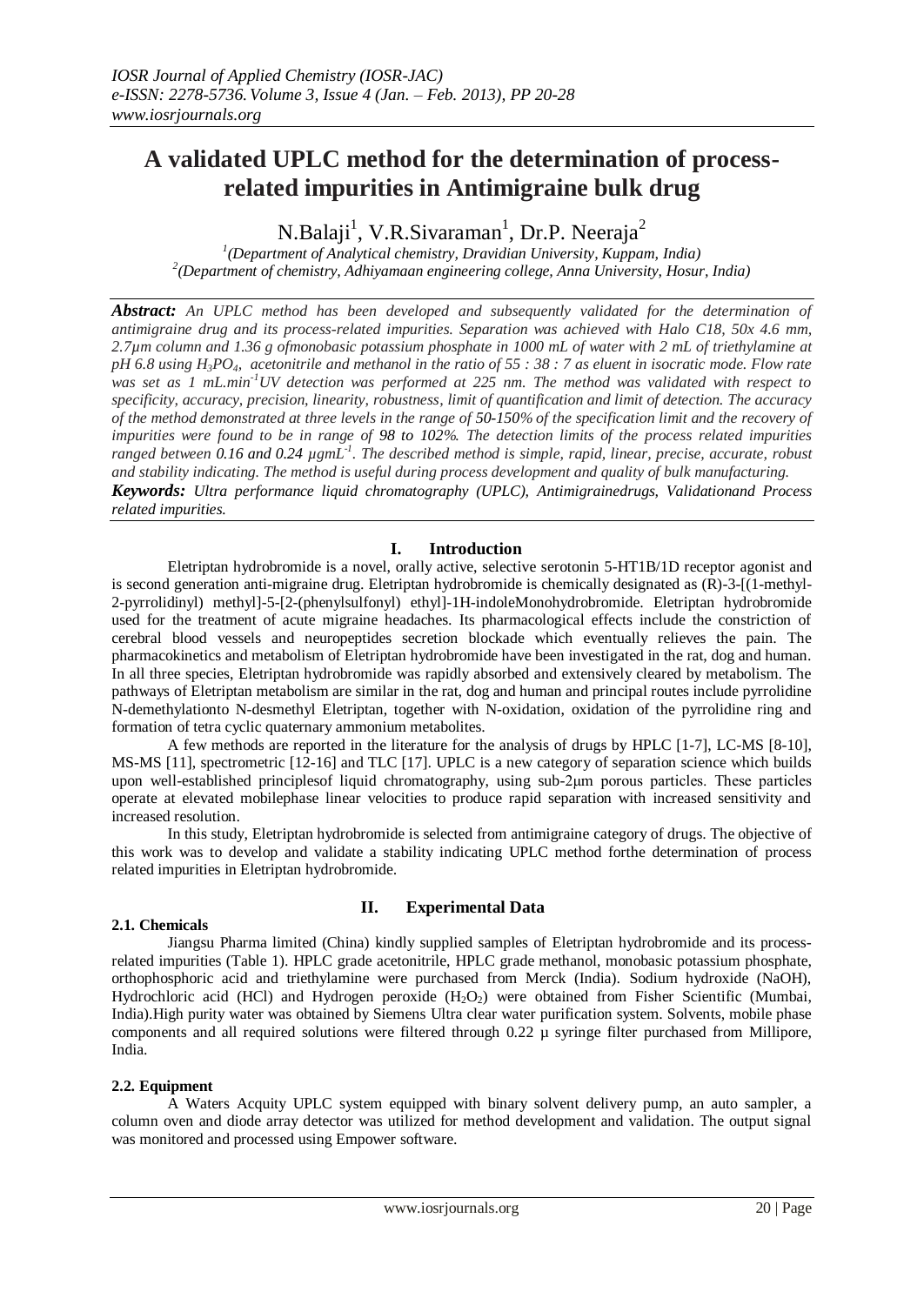Cintex digital water bath was used for acid and base hydrolysis studies. Photostability studies were carried out in a Sanyo Photostability chamber (Leicestershire, UK). Thermal stability studies were performed in a dry air oven from Thermo (Mumbai, India).

## **2.3. Sample preparation**

#### *2.3.1. Test solution*

The test solution of 1.0 mg  $mL^{-1}$  was prepared in diluent (methanol) and injected inthe system for the test of determination of related impurities in Eletriptan hydrobromide bulk drug.

#### *2.3.2. Solution for determination of relative response factor*

The blend solution containing 5  $\mu$ g mL<sup>-1</sup> concentration of Eletriptan hydrobromide and each impurity was prepared in methanol. Thissolution was used for the determination of relative response factor of all the impurities.

#### *2.3.3. Validation solution*

The solution of 10  $\mu$ g mL<sup>-1</sup>concentration for each impurity separately as well as blend solution was prepared. These two solutions were used as stock solution to prepare validation solutions.

#### **2.4. Chromatographic conditions**

A Halo C18 analytical column (50 mm x 4.6 mm, 2.7 µm) was used for analysis at 30°C. The bufferwas prepared asdissolved 1.36 g of monobasic potassium phosphate in 1000 mL of water, added 2.0 mL of triethylamine and adjusted the pH to 6.8 with orthophosphoric acid. The mobile phase consisted of buffer, acetonitrileand methanol in the ratio of 55 : 38 : 7 in isocratic mode and was pumped through the column at a flowrate of 1.0 mL min<sup>-1</sup>. The sample injection volume was 1  $\mu$ L. The wavelength was set at 225 nm for the detection.

#### **2.5. Method validation**

#### *2.5.1. Resolution and Selectivity*

The resolution (Rs) was calculated as  $Rs = 2(t_2, t_1)/(w_1 + w_2)$  where,  $t_1, t_2$  refer to the retention time of the first and second analytes;  $w_1$  and  $w_2$  are the peak widths for the first and second eluting analytes, respectively. The selectivity (α) is the relative retention measured for two adjacent peaks. It was calculated as,  $α$  $=(t_2-t_0)/(t_1-t_0)$  where,  $t_0$  refers to the retention time of the unretained peak.

## *2.5.2. Specificity*

Specificity is the ability to assess unequivocally the analyte in the presence of components, which may beexpected to be present. The specificity of the method was demonstrated by injecting each process-related impurity (Table 1) as well as spiked with Eletriptan sample. The retention time of each impurity was specified.

#### *2.5.3. Precision (repeatability and reproducibility)*

The precision of an analytical procedure expresses the closeness of agreementbetween a series of measurements from multiple sampling of the same homogeneous sample under prescribed conditions. Precision maybe considered as a repeatability and reproducibility. Repeatability expresses the precision under the same operatingconditions over a short interval of time. Repeatability of the method was studied by spiking impurities with Eletriptanwhich contains 10 µg mL<sup>-1</sup>concentration for each impurity separately. The precision was examined by analyzing six replicates and the percentage relative standard deviation was calculated for the area and retention time of all the impurities and Eletriptanto demonstrate repeatability. Reproducibility reveals the precision between laboratories. Reproducibility is normally expressed as the lack of the influence on the test results of operational and environmental variables of the analytical method. In order to demonstrate reproducibility of the method the precision experiment was repeated by using different laboratory, different instrument, and different column on another day. The percentage bias of result was calculated between original condition and changed condition.

## *2.5.4. Linearity*

The linearity of an analytical procedure is its ability to obtain test results, which are directly proportional tothe concentration of the analyte in the sample. Standard solutions at six different concentration levels ranging from 0.3  $\mu$ gmL<sup>-1</sup>to 3  $\mu$ g mL<sup>-1</sup>were prepared and analyzed in order to demonstrate the linearity for all theimpurities. The regression curve was obtained by plotting peak area versus concentration, using the least squares method andregression equation was obtained for all the impurities.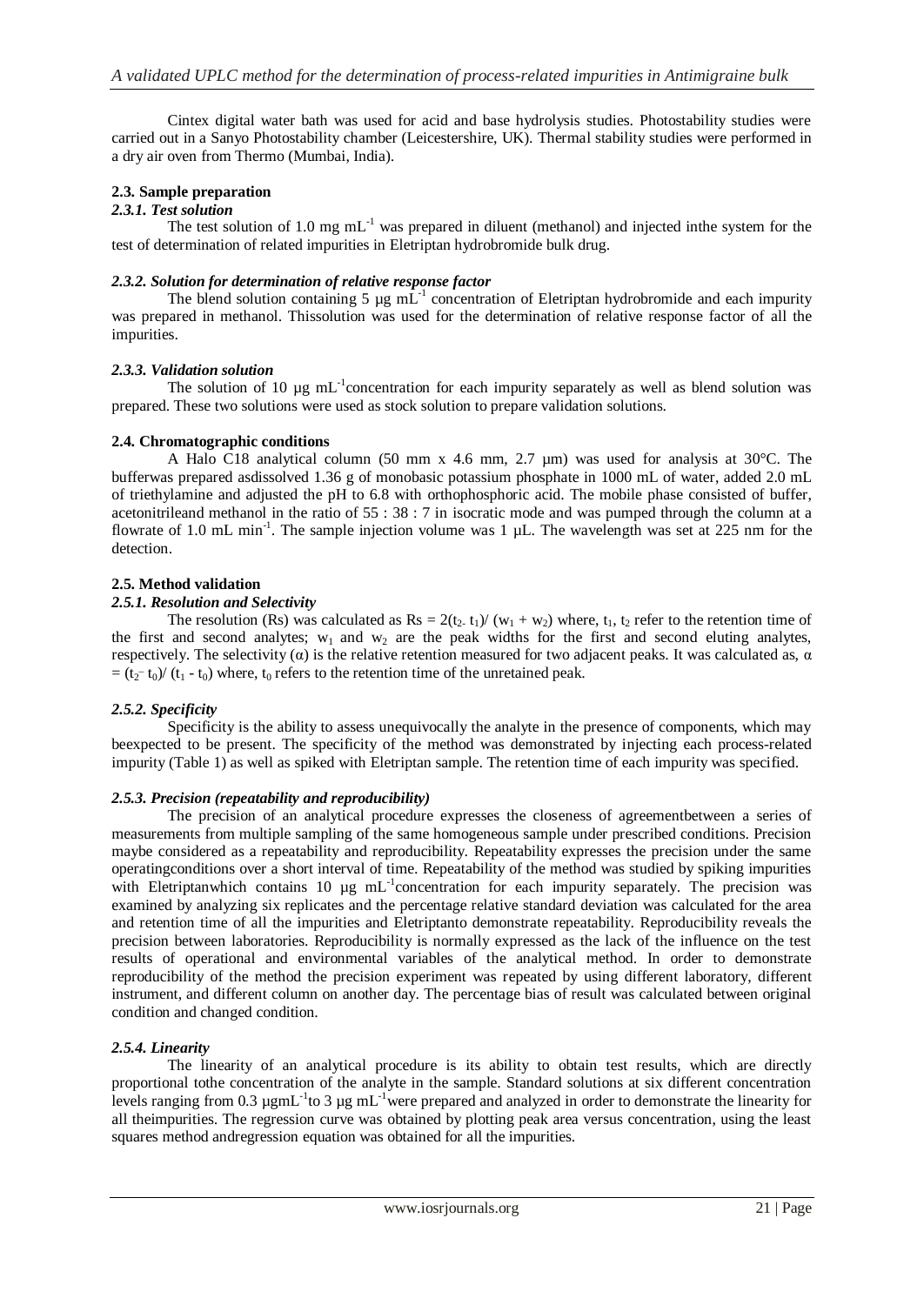## *2.5.5. Limit of detection and limit of quantification*

The limit of detection (LOD) of a compound is defined as the lowestconcentration that can be detected. The limit of quantification (LOQ) is the lowest concentration of a compound that can bequantified with acceptable precision and accuracy. The LOD and LOQ for impurities were calculated from the linearity data using formula  $3\sigma/S$  and  $10\sigma/S$  respectively. The six points linearity curve obtained in linearity study in the range of 0.3  $\mu$ g mL<sup>-1</sup> to 3  $\mu$ g mL<sup>-1</sup> for each impurity was used to determined residual standard deviation (σ) and slope (S).

## *2.5.6. Accuracy*

The accuracy of an analytical procedure expresses the closeness of agreement between the value, which isaccepted either as a conventional true value or an accepted reference value and the value found. The standard addition andrecovery experiments were conducted to demonstrate accuracy of the method. The study was carried out in triplicate for the determination of recovery at 50, 100 and 150% concentration of specification level for all the impurities. The peak area for eachimpurity was determined and recovery was calculated from the peak area of impurity standard solution at the same concentrationlevel.

#### *2.5.7. Robustness*

The robustness of an analytical procedure is the measure of its capacity to remain unaffected by small, butdeliberate, variations in method parameters and provides an indication of its reliability during normal usage. The robustnessof a method was demonstrated by altering experimental conditions and chromatographic resolution between Eletriptan hydrobromide(ETN) and its closest eluting impurity i.e. Impurity-B was used to evaluate robustness. The deliberate changes were made in thechromatographic conditions, viz. change in flow rate by + 0.2 mL min<sup>-1</sup> and change in the column temperature  $\pm$  5°C.

#### *2.5.8. Solution stability*

Chromatographic analyses typically are performed by using auto samplers and overnight runs. As such,it is important to verify that the sample is stable in the solution prescribed by the method for periods encompassing the expectedanalysis duration period. Stability of test solution at analyte concentration was studied by keeping the solution in tightly cappedvolumetric flask at room temperature on a laboratory bench for 24 h. The purity of the test solution was checked for 6 h interval.

## **2.6. Quantification of process related impurities**

The relative response factors for process related impurities were determined from the solution containing Eletriptan and all the process related impurities in known amounts i.e. 5  $\mu$ g mL<sup>-1</sup>. The accurate weight percentage of the impurity present in Eletriptan sample was calculated using its RRF value and peak response. The percentage area obtained from the areanormalized method was divided by corresponding RRF value to determine accurate amount of each impurity.

## **3.1. Method development**

## **III. Results and discussion**

The present study is aimed at developing anUPLCsystem capable of eluting and resolving Eletriptan and its synthesis relatedimpurities. Structure of impurities and Eletriptanare shown in Table 1. The selection of wavelength becomes a challenging task to detect all the compounds at single wavelength since the UV profile of all the compounds is different. UV spectra of all thecompounds were studied by scanning them between 190 nm to 400 nm (Fig. 1). It can be seen that it is difficult to detect all thecompounds at single wavelength with equal response. However, 220 or 225 nm wavelength can be selected as common wavelength for detection. During the experiments, it has been observed that baseline stability, mobile phase interference and noise level weremore desirable at 225 nm than 220 nm. Moreover, theadequate detection and quantification limit were found for all theimpurities at 225 nm therefore, 225 nm was finalized as commonwavelength for detection. Additionally, relative response factor ofall the impurities was evaluated for accurate determination.The method development was initiated with water :acetonitrile or methanol (90 : 10  $v/v$ ) as a mobile phase in isocraticmode using Acuity UPLC BEH C18 (100 x 2.1 mm, 1.7 µm) column at 30°C. Under this condition results were notsatisfactory. Water was replaced by 0.01Mmonobasic potassium phosphate inwater, whichwas slightly improved peak shape but not the resolution. After the addition of triethylamine in buffer with pH 6.8 using  $H_3PO_4$ , which enhanced the peak shape and all the impurities were well separated. This much difference in the retention time isindicative of differences in the polarity of the each compound.Several, permutationsand combination of buffer, acetonitrile and methanol have been scanned to finalize thecomponents of mobile phase. It has been observed that 55 : 38 :7 (Buffer, acetonitrile and methanol) gave better result than any other tested combinations. Finally, isocratic program of 55 : 38 :7 (Buffer, acetonitrile and methanol), with flow rate of 1.0 mL min-1 was found to be optimal. The representative chromatogram isshown in Fig. 2 and resolution and selectivity data are summarized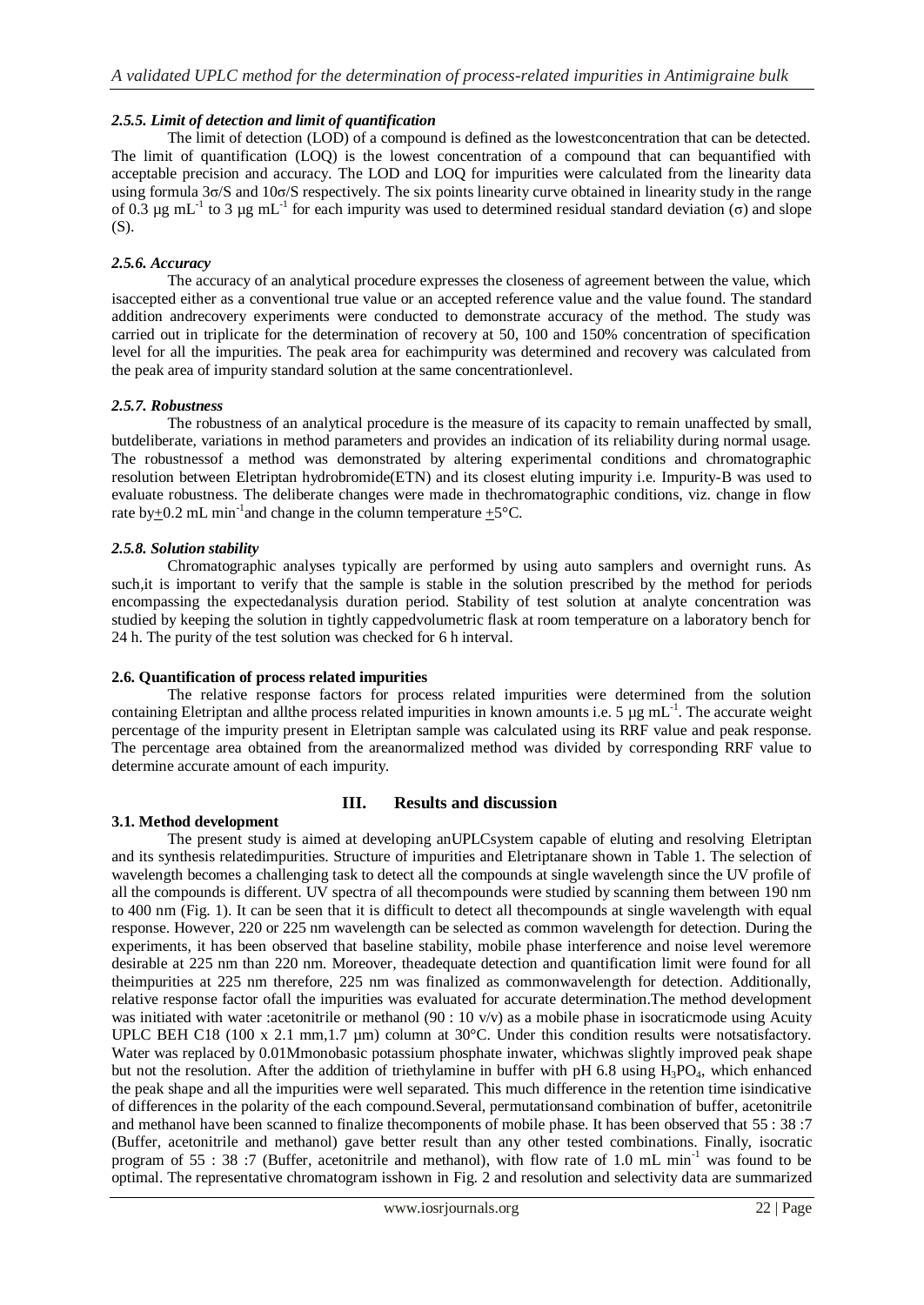in Table 2. UPLC column HSS T3 C18 (100 x 2.1 mm,1.8 µm) and different buffers were also tried but the results were not encouraging.



## **Fig. 1 UV Spectra of Eletriptan and its impurities**

**Imp-D**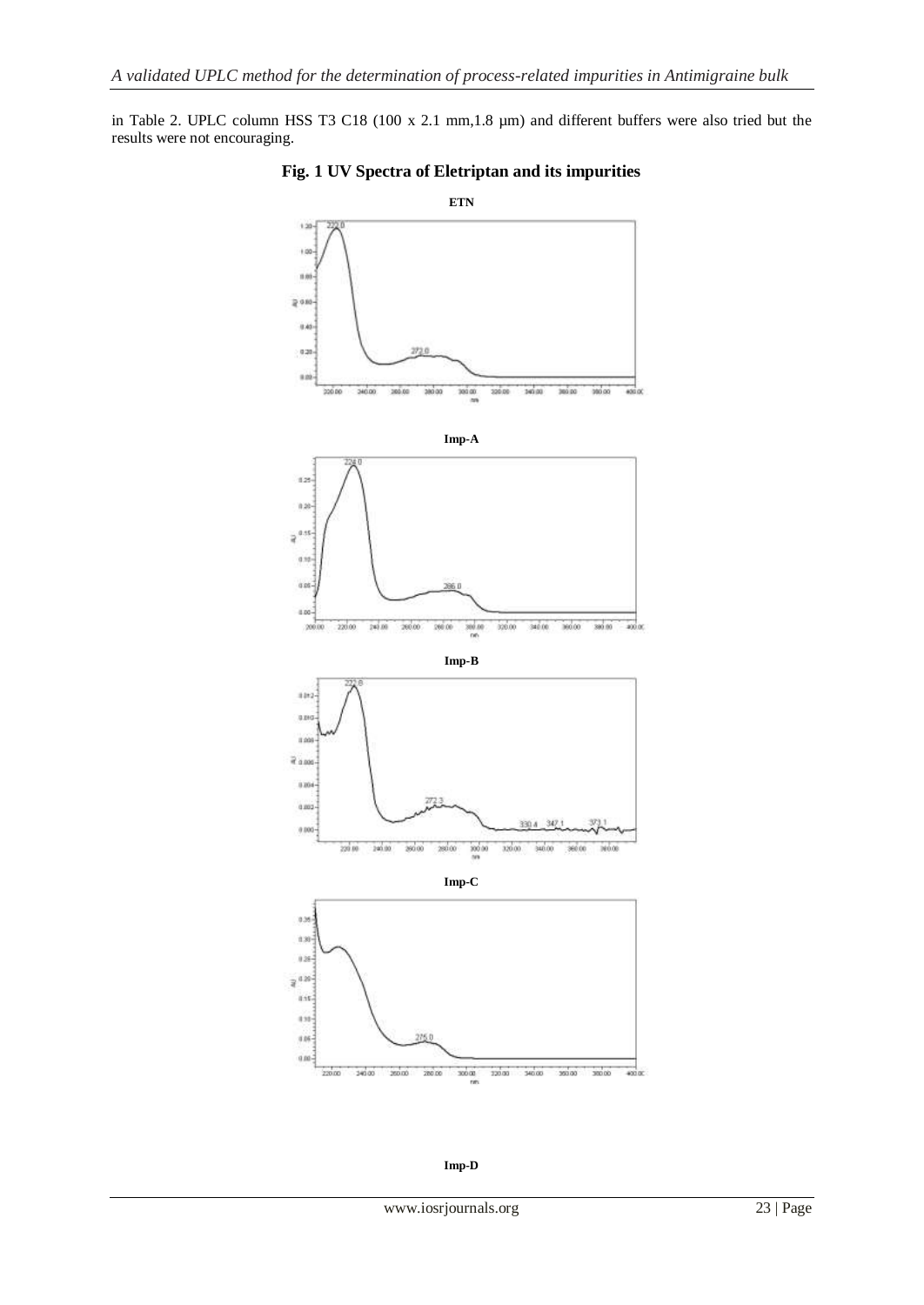

**Fig. 2 UPLC finalized condition chromatogram**



**Table 1. Structure of Eletriptan and its process related impurities**

| <b>Name</b> | <b>Structure</b> | <b>Details</b>                                                                                                                                                                               |
|-------------|------------------|----------------------------------------------------------------------------------------------------------------------------------------------------------------------------------------------|
| $Imp-A$     |                  | $(R,E)-3-((1-methylpyrrolidin-2-yl)methyl)-5-$<br>(2-(phenylsulfonyl)vinyl)-1H-indole<br>hydrobromide<br>Chemical Formula: $C_{22}H_{25}BrN_2O_2S$<br>Molecular Weight: 461.42               |
| $Imp-B$     |                  | $(R)$ -5-ethyl-3- $((1-methylpyrrolidin-2-$<br>yl)methyl)-1H-indole<br>Chemical Formula: $C_{16}H_{22}N_2$<br>Molecular Weight: 242.36                                                       |
| $Imp-C$     |                  | (R,E)-3-((1-methylpyrrolidin-2-yl)methyl)-1-<br>(2-(phenylsulfonyl)ethyl)-5-(2-<br>(phenylsulfonyl)vinyl)-1H-indole<br>Chemical Formula: $C_{30}H_{32}N_2O_4S_2$<br>Molecular Weight: 548.72 |
| Imp-D       |                  | $(R)-3-((1-methylpyrrolidin-2-yl)methyl)-1,5-$<br>bis(2-(phenylsulfonyl)ethyl)-1H-indole<br>Chemical Formula: $C_{30}H_{34}N_2O_4S_2$<br>Molecular Weight: 550.73                            |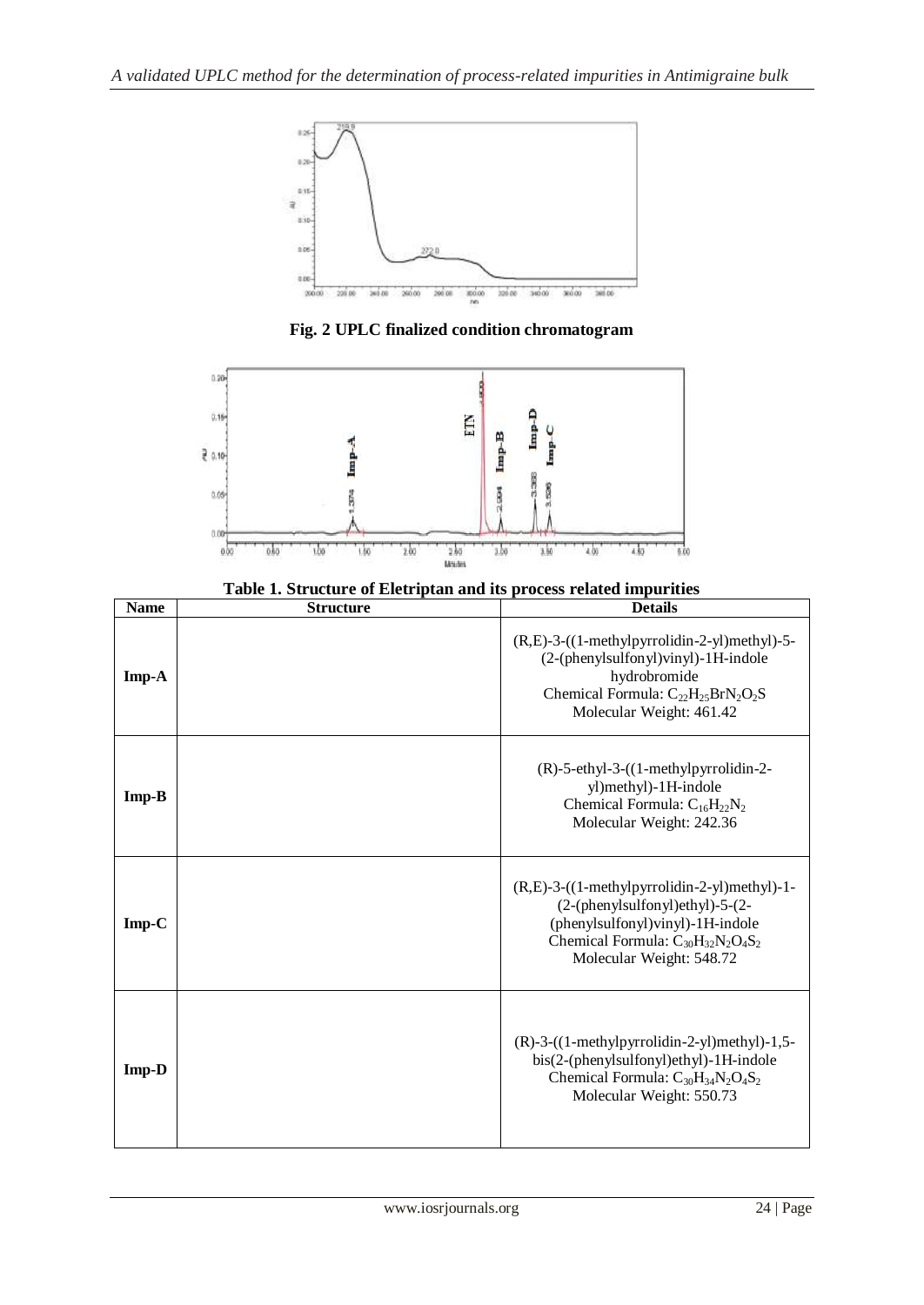|     | $(R)-3-((1-methylpyrrolidin-2-yl)methyl)-5-(2-$<br>(phenylsulfonyl) ethyl) - 1H-indole |
|-----|----------------------------------------------------------------------------------------|
| ETN | hydrobromide                                                                           |
|     | Chemical Formula: $C_{22}H_{27}BrN_2O_2S$                                              |
|     | Molecular Weight: 463.43                                                               |

| Table 2. Results of selectivity and resolution |                       |                    |                   |  |  |  |  |
|------------------------------------------------|-----------------------|--------------------|-------------------|--|--|--|--|
| <b>Name</b>                                    | <b>Retention time</b> | <b>Selectivity</b> | <b>Resolution</b> |  |  |  |  |
| Impurity A                                     | .374                  |                    | ---               |  |  |  |  |
| <b>ETN</b>                                     | 2.800                 | 2.63               | 19.6              |  |  |  |  |
| <b>Impurity B</b>                              | 2.994                 | 1.08               | 4.88              |  |  |  |  |
| Impurity D                                     | 3.368                 | 1.15               | 8.93              |  |  |  |  |
| Impurity C                                     | 3.526                 | .06                | 3.45              |  |  |  |  |

## **Table 2. Results of selectivity and resolution**

## **3.2. Result of relative response factor**

The relative response factor (RRF) of Impurity-A, Impurity-B, Impurity-C, and Impurity-D with respect to Eletriptan werefound to be 0.94, 0.96, 0.92 and 0.90 respectively.

#### **3.3. Validation results of the method**

Eletriptanand its related impurities were well resolved with no interference from the blank and mobile phase. In the precisionstudy, the percentage relative standard deviation (RSD) of six replicates was found less than 0.1% for retention time and 2.0%for peak area of all the impurities and Eletriptan, indicating good repeatability of the method (Table 3). The results of the reproducibility study under a different set of conditions are also in the same order of magnitude. The percentage bias between two different sets of conditions for retention time and peak area was within  $+0.36$  and  $+0.64$  respectively for all the impurities (Table 3), indicates that method is rugged for its intended use. The described method was linear in the range of 0.3  $\mu$ gmL<sup>-1</sup> to3  $\mu$ g mL<sup>-1</sup> of each impurity, which was demonstrated acceptability of the method for the quantitative determination in that range. The value of slope, intercept and correlation coefficient for each impurity are shown in Table 4.The LOD and LOQ concentration were estimated for all the impurities and are in the range of 0.16 to 0.24  $\mu$ g mL<sup>-1</sup> and 0.49to 0.74  $\mu$ gmL<sup>-1</sup> respectively (Table 4). The method showed excellent recovery at three different studied concentrations, 50, 100 and 150% of specification level for all the impurities (Table 5). The mean recoveries of all the impurities were found to be in the range of 98 to 102%. The chromatographic resolution between closest eluting impurity i.e. Impurity-B and Eletriptanwas used to evaluate the method robustness under modified conditions. There was no significant change in resolution under all separation conditions tested (Table 6), demonstrating sufficient robustness. No significant change in the purity of Eletriptanwas observed during solution stability experiments. Thus, Eletriptantest solution was found to be stable for at least 24 h.

|              |                              |                    | <b>Table 5. Results of repeatablity and reproducibility study</b> |                    |        |                              |                    |                               |                               |         |
|--------------|------------------------------|--------------------|-------------------------------------------------------------------|--------------------|--------|------------------------------|--------------------|-------------------------------|-------------------------------|---------|
|              | <b>Original condition</b>    |                    | <b>Different</b><br>condition                                     |                    |        | <b>Original</b><br>condition |                    | <b>Different</b><br>condition |                               |         |
| Compound     | Average<br>retention<br>time | $%$ RSD<br>$(n=6)$ | Average<br>retention<br>time                                      | $%$ RSD<br>$(n=6)$ | % Bias | Average<br>Peak<br>area      | $%$ RSD<br>$(n=6)$ | Average<br>Peak<br>area       | $%$ <sub>RSD</sub><br>$(n=6)$ | % Bias  |
| Impurity A   | 1.36                         | 0.13               | 1.36                                                              | 0.10               | 0.0    | 11985                        | 0.89               | 12025                         | 0.65                          | 0.34    |
| Impurity B   | 3.01                         | 0.02               | 3.02                                                              | 0.18               | 0.33   | 3966                         | 0.20               | 3967                          | 0.97                          | 0.03    |
| Impurity $C$ | 3.53                         | 0.02               | 3.53                                                              | 0.03               | 0.0    | 4954                         | 0.95               | 4962                          | 0.24                          | 0.16    |
| Impurity D   | 3.38                         | 0.02               | 3.39                                                              | 0.09               | 0.30   | 11773                        | 1.76               | 11806                         | 0.79                          | 0.28    |
| <b>ETN</b>   | 2.81                         | 0.04               | 2.82                                                              | 0.10               | 0.36   | 5744324                      | 0.90               | 5707314                       | 0.19                          | $-0.64$ |

**Table 3. Results of repeatability and reproducibility study**

| Table 4. Results of linearity and LOD, LOQ study of impurities |  |  |
|----------------------------------------------------------------|--|--|
|----------------------------------------------------------------|--|--|

| <b>Parameter</b>               | <b>Result</b>     |                   |                   |                   |  |  |  |
|--------------------------------|-------------------|-------------------|-------------------|-------------------|--|--|--|
|                                | <b>Impurity A</b> | <b>Impurity B</b> | <b>Impurity C</b> | <b>Impurity D</b> |  |  |  |
| Correlation coefficient        | 0.999             | 0.998             | 0.999             | 0.999             |  |  |  |
| Y-Intercept                    | 302.04            | $-374.09$         | $-165.57$         | $-78.68$          |  |  |  |
| Slope                          | 6667.2            | 3318              | 4803.6            | 5809.1            |  |  |  |
| Residual standard<br>deviation | 327.24            | 245.87            | 251.30            | 297.88            |  |  |  |
| LOD / $\mu$ g mL <sup>-1</sup> | 0.16              | 0.24              | 0.17              | 0.17              |  |  |  |
| LOQ / $\mu$ g mL <sup>-1</sup> | 0.49              | 0.74              | 0.52              | 0.51              |  |  |  |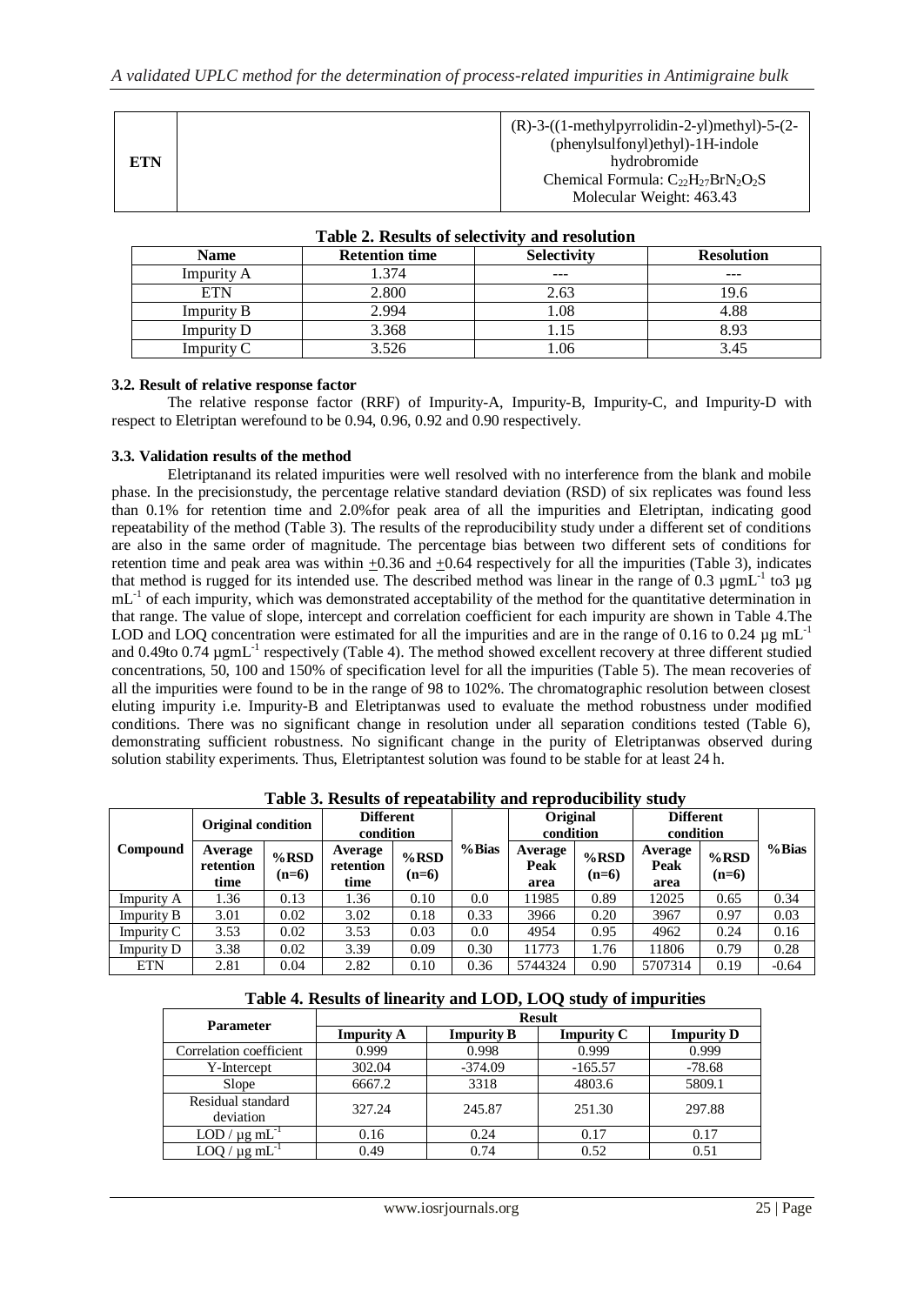| Level $(\% )$             | Added / $ng \, mL^{-1}$ | Recovered / $ng \overline{mL^{-1}}$ | % Recovery |
|---------------------------|-------------------------|-------------------------------------|------------|
| <b>Impurity A</b> $(n=3)$ |                         |                                     |            |
| 50                        | 1000                    | 999.5                               | 99.95      |
| 100                       | 2000                    | 1997                                | 99.85      |
| 150                       | 3000                    | 3008.7                              | 100.29     |
| Impurity $B(n=3)$         |                         |                                     |            |
| 50                        | 1000                    | 984.4                               | 98.44      |
| 100                       | 2000                    | 1976.8                              | 98.84      |
| 150                       | 3000                    | 2973.6                              | 99.12      |
| Impurity $C(n=3)$         |                         |                                     |            |
| 50                        | 1000                    | 1001.9                              | 100.19     |
| 100                       | 2000                    | 2000.2                              | 100.01     |
| 150                       | 3000                    | 2985.9                              | 99.53      |
| <b>Impurity D</b> $(n=3)$ |                         |                                     |            |
| 50                        | 1000                    | 1002.1                              | 100.21     |
| 100                       | 2000                    | 1997                                | 99.85      |
| 150                       | 3000                    | 3007.2                              | 100.24     |

#### **Table 5. Results of accuracy study of impurities**

**Table 6. Results of robustness study**

| Parameter                         | Resolution between ETN and Impurity B $(n=3)$ |
|-----------------------------------|-----------------------------------------------|
| Flow rate $mL \min$ <sup>1</sup>  |                                               |
| 0.8                               | 5.08                                          |
| 1.0                               | 4.85                                          |
| 1.2                               | 4.65                                          |
| Column Temperature °C             |                                               |
| 25                                | 4.94                                          |
| 30                                | 4.85                                          |
| 35                                | 4.76                                          |
| Concentration of triethylmine (%) |                                               |
| 0.01                              | 4.83                                          |
| 0.02                              | 4.85                                          |
| 0.03                              | 4.84                                          |

## **3.4. Degradation study**

Degradation studies were performed to demonstrate selectivity and stability-indicating capability of the proposed method. The sample was exposed to acid (0.1N HCl, 80°C for 48 hours), base (0.1N NaOH, 80°C for 48 hours), oxidation (3% H<sub>2</sub>O<sub>2</sub>, Room temperature for 24 hours), thermal solid state (60 $^{\circ}$ C for 7 days), thermal liquid state (80°C for 6 Hours), humidity (75% RH, 40°C, 7 Days) and photolytic (1.2 million lux hours, 200 w.hr/m<sup>2</sup>, 18 days) degradation conditions. Samples were withdrawn at appropriate times and subjected to UPLC analysis after suitable dilutionto evaluate the ability of the proposed method to separate Eletriptan from its degradation products. Photodiode array detector was employed to check and ensure the homogeneity and purity of Eletriptan peak in all the stressed sample solutions.

The degradation study revealed that Eletriptanwas sensitive to peroxide and light compared to other degradation conditions. Eletriptan hydrobromide (ETN) was degraded during oxidation (3% H<sub>2</sub>O<sub>2</sub>, Room temperature for 24 hours) at around 6% level and it was degraded during light exposure (1.2 million lux hours,  $200$  w.hr/m<sup>2</sup>, 18 days) at around 9% level. The API and its impurities were treated with different degradation conditions including acid, base, peroxide, photolytic, humidity and thermal degradations. The degradation results were shown in Table 7.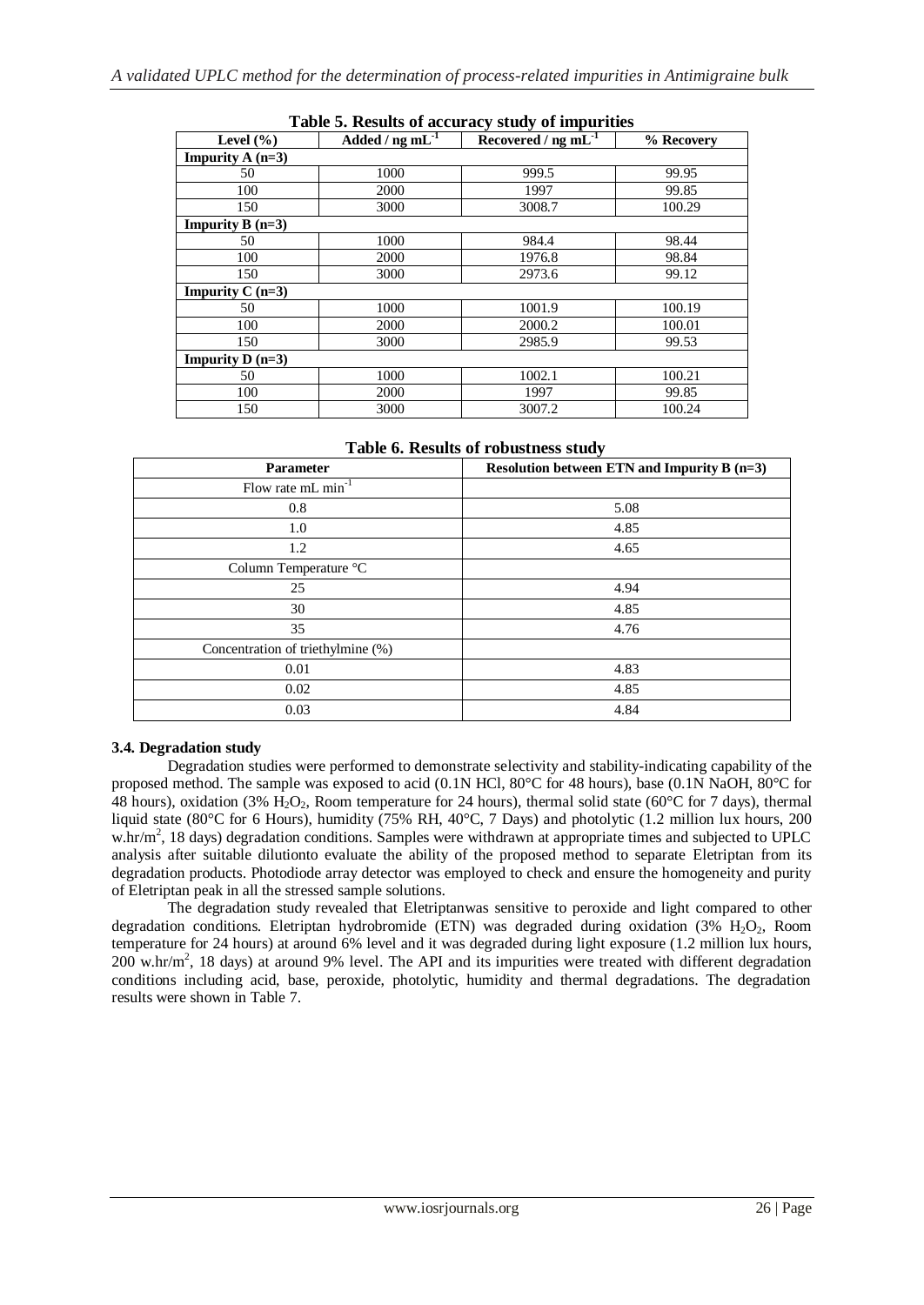| <b>Table 7. Forced degradation results of ETN</b>                      |           |           |           |           |                                   |  |  |
|------------------------------------------------------------------------|-----------|-----------|-----------|-----------|-----------------------------------|--|--|
| <b>Degradation conditions</b>                                          | $%$ Imp-A | $%$ Imp-B | $%$ Imp-C | $%$ Imp-D | % Major<br>degradation<br>product |  |  |
| Acid treatment<br>$(0.1N$ HCl, $80^{\circ}$ C for 48 hours)            | 0.04      | 0.08      |           | 0.04      | 0.30                              |  |  |
| Base treatment<br>$(0.1N$ NaOH, $80^{\circ}$ C for 48 hours)           |           | 0.18      |           | 0.04      | 0.17                              |  |  |
| $H_2O_2$ treatment<br>$(3\% H_2O_2,$ Room temperature<br>for 24 hours) |           | 0.14      |           | 0.01      | 6.40                              |  |  |
| Thermal (liquid state) -<br>$80^{\circ}$ C for 6 Hours                 |           | 0.13      |           | 0.01      | 0.08                              |  |  |
| Thermal (solid state) -<br>$60^{\circ}$ C for 7 days                   | 0.01      | 0.14      | 0.01      | 0.03      | 0.14                              |  |  |
| Humidity-75% RH, 40 $\degree$ C, 7<br>days                             |           | 0.16      |           | 0.03      | 0.09                              |  |  |
| Photolytic-1.2 million lux hours,<br>$200 \text{ Wh/m}^2$ , 18 days    |           | 0.09      | 0.07      | 0.04      | 8.77                              |  |  |

The degradation of API in acid, base, thermal and humidity conditions was observed to be lower. Spectral purity of API and its impurities in the chromatogram of all the exposed samples are obtained from PDA and found to be spectrally pure, indicating that there was no co-elution of peak at the retention time of the respective known and unknown impurities. The max plot chromatogram of degradation sample was also checked to ensure that no degradation peak is missed due to use of wavelength of 225 nm.

#### **3.4. Analysis of bulk drug**

To demonstrate applicability of the developed method several different lots of Eletriptanbulk drug have been tested. Sampleof Eletriptanwas prepared at test concentration i. e. 1.0 mg mL<sup>-1</sup> in diluent (methanol) and injected inequilibrated UPLC system after two run of diluent. Area percentage of impurities was obtained by area normalized method and the actual percentage of each known impurity was calculated by dividing area percentage with its corresponding RRF value. The results of five representative lots of Eletriptanbulk drug are presented in Table 8.

|                                        |                                                 |                |                |                | $\epsilon$     |  |  |  |
|----------------------------------------|-------------------------------------------------|----------------|----------------|----------------|----------------|--|--|--|
| <b>Name</b>                            | Content of impurities in different lots $(\% )$ |                |                |                |                |  |  |  |
|                                        | <b>ETN 001</b>                                  | <b>ETN 002</b> | <b>ETN 003</b> | <b>ETN 004</b> | <b>ETN 005</b> |  |  |  |
| Impurity A                             | 0.12                                            | 0.17           | 0.11           | 0.09           | 0.19           |  |  |  |
| <b>Impurity B</b>                      | <b>BQL</b>                                      | 0.05           | <b>BQL</b>     | <b>BQL</b>     | <b>BQL</b>     |  |  |  |
| Impurity C                             | 0.04                                            | 0.07           | <b>BQL</b>     | <b>BQL</b>     | 0.04           |  |  |  |
| <b>Impurity D</b>                      | 0.05                                            | 0.11           | 0.06           | <b>BQL</b>     | 0.07           |  |  |  |
| Unknown impurity                       | ---                                             | 0.04           | ---            | ---            | 0.05           |  |  |  |
| Eletriptan                             | 99.79                                           | 99.56          | 99.83          | 99.91          | 99.65          |  |  |  |
| <b>BQL: Below Quantification Level</b> |                                                 |                |                |                |                |  |  |  |

**Table 8. Results of analysis of different lots of Eletriptan bulk drug**

# **IV. Conclusion**

A simple, rapid, suitable, precise, accurate and stability indicating UPLC method has been developed for the determination of the process relatedimpurities in Eletriptanbulk drug. All the impurities were well resolved within 5 min and resolution of the closest eluting peaks was more than 4.8. The developed method was completely validated with respect to specificity, system suitability, linearity, limit of detection and quantitation, accuracy, precision, robustness and solution stability. The result of validation showed satisfactory data for all the parameters tested. The developed method can be used for the determination ofprocess related impurities (Impurity-A, Impurity-B, Impurity-C and Impurity-D) in Eletriptanin the bulk drug substance.

## **Acknowledgements**

The authors wish to thank the management of Department of chemistry, Adhiyamaan Engineering College, Hosur, Tamil Nadu, India and Jiangsu Pharma limited (China) for supporting this work.

## **References**